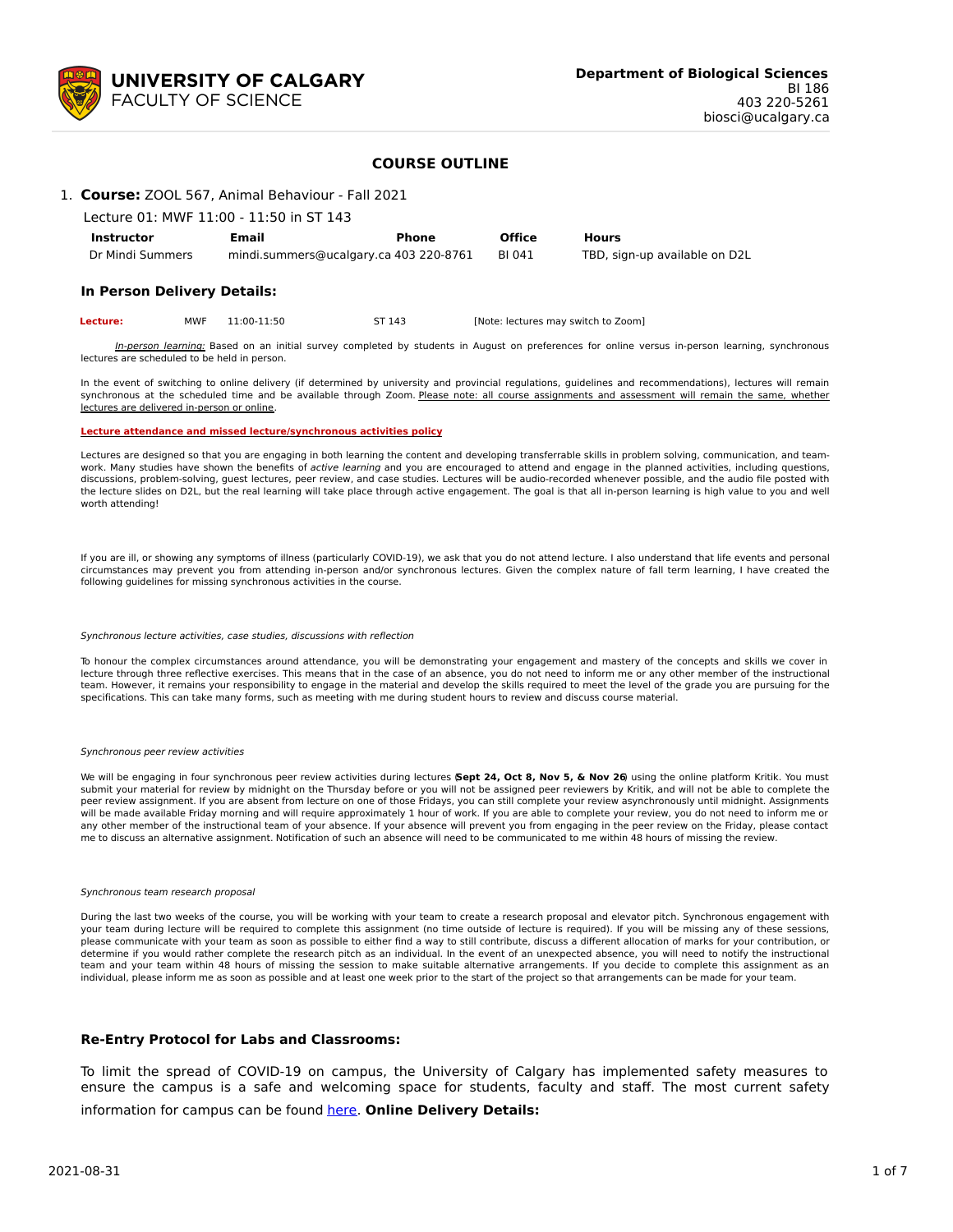Some aspects of this course are being offered in real-time via scheduled meeting times. For those aspects you are required to be online at the same time.

To help ensure Zoom sessions are private, do not share the Zoom link or password with others, or on any social media platforms. Zoom links and passwords are only intended for students registered in the course. Zoom recordings and materials presented in Zoom, including any teaching materials, must not be shared, distributed or published without the instructor's permission.

**Hybrid:** The course will involve **3-hours of synchronous lecture**and **~6 hours of asynchronous work**per week.

Synchronous (at a scheduled time): MWF lectures will be synchronous from 11-11:50am with activities and expectations for participation and engagement. Optional workshops and help sessions will also be delivered synchronously.

Asynchronous (not delivered at a scheduled time): You will complete course assignments and a literature-based project asynchronously. Support and optional activities to enhance your learning in the course will also be available to complete asynchronously on D2L.

**Blended:** The course is timetabled to include both online and in-person learning.

In-person learning: Based on an initial survey completed by students in August on preferences for online versus in-person learning, synchronous lectures are scheduled to be held in person. The delivery of lectures may switch to online (through Zoom) based on what will create the best learning experience.

In the event of switching to online delivery, lectures will remain synchronous at the scheduled time and be available through ZoomPlease note: all course assignments and assessment will remain the same, whether lectures are delivered in-person or online.

Online learning: Assignments, reflections, and an independent literature review project will be completed online.

Both in-person and online: Help sessions, workshops, and individual meetings will be available both in-person and online through Zoom. Please see the link provided on D2L to sign-up for the session and chose the best modality (in-person or Zoom).

### **Course Site:**

D2L: ZOOL 567 L01-(Fall 2021)-Animal Behaviour

D2L will have the most updated schedule, lecture slides, assignments, readings, and other support materials. You will also use D2L to complete the online concept modules and turn-in assignments for instructional team feedback.

#### Important items to locate on D2L:

**Lecture outline slides.** I recommend that you download and bring a copy of the lecture slides to class with you to annotate. Lecture slides are incomplete so that you can practice note-taking, drawing, and writing in class, and also so that you can add relevant information. Some images shown in class may not appear in the lecture outline slides due to copyright restrictions. When this occurs, a link to the image or video will be provided.

**Online concept modules.** At the end of each week, a D2L quiz will be posted that reviews and expands upon the material presented in lecture.

**Assignments and marking schemes.** Instructions and marking schemes are posted with all course assignments. Please be sure to read the instructions AND review how your assignments will be marked to ensure that you are meeting expectations and continually improving your work. Due dates for all assessments in this course are available on D2L.

#### **ZOOL 567 Library Guide:** https://library.ucalgary.ca/guides/BIOL/zool567

Subject librarian: Heather Ganshorn [\(Heather.Ganshorn@ucalgary.ca](mailto:Heather.Ganshorn@ucalgary.ca)), Associate Librarian, Science & Engineering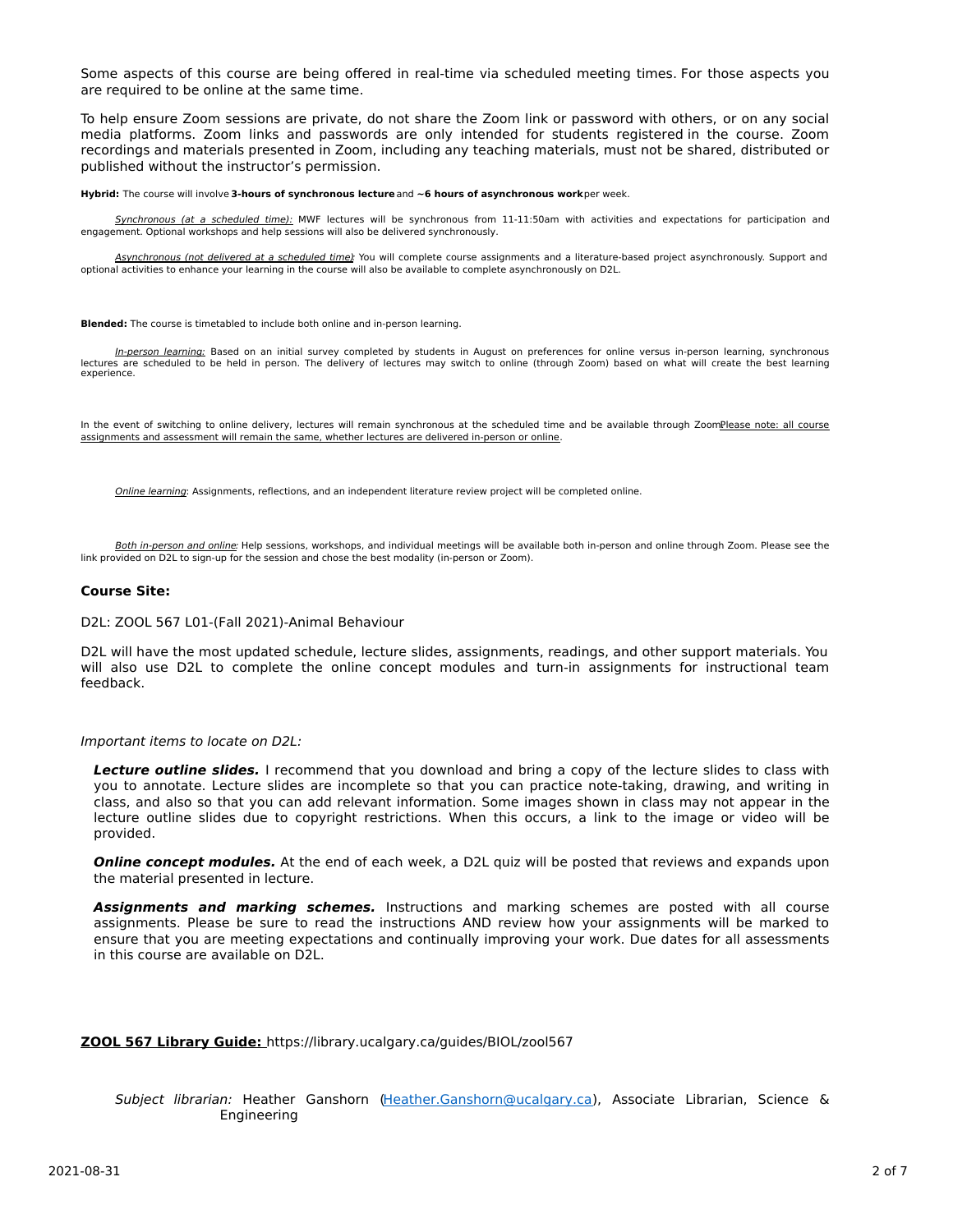**Note:** Students must use their U of C account for all course correspondence.

#### **Course email policy**

If possible, please bring forward questions and ideas in person during student hours or after lecture, or through posting your questions on the course to the course Q&A discussion board. Being able to ask you follow-up questions in real time helps us to make sure that we are answering your questions and providing helpful support.

We will send class emails and respond to individual emails and discussion board posts between 8:30am-4:30pm Monday-Friday. We will do our best to read and respond to emails within 24 hours Monday-Friday, and emails received during the weekend by the following Tuesday. If you do not receive a response within the time-frame, please follow-up in email or person (sometimes emails are lost in spam filters or mistakenly overlooked!).

### 2. **Requisites:**

See section [3.5.C](http://www.ucalgary.ca/pubs/calendar/current/sc-3-5.html) in the Faculty of Science section of the online Calendar.

### **Prerequisite(s):**

Biology 313 and 3 units from Biology 371, Ecology 429, Zoology 375, 377, 401 or 477.

#### **Antirequisite(s):**

Credit for Zoology 567 and Marine Science 546 will not be allowed.

### 3. **Grading:**

The University policy on grading and related matters is described in [F.1](http://www.ucalgary.ca/pubs/calendar/current/f-1.html) and [F.2](http://www.ucalgary.ca/pubs/calendar/current/f-2.html) of the online University Calendar. In this course, overall grades will be determined following the information outlined below.

In this course, you will earn grades based on**the requirements you choose to complete,** and you do not have to complete all requirements. All<br>assessments in this course are designed to meet each of the course learning outc

This type of grading is called **specifications grading** and was chosen to allow student choice and flexibility in how you would like to showcase your learning and mastery of course learning outcomes.

| To earn a given letter grade, you must completeall the requirements listed in the column for that letter grade. |  |  |  |  |  |  |  |  |
|-----------------------------------------------------------------------------------------------------------------|--|--|--|--|--|--|--|--|
|-----------------------------------------------------------------------------------------------------------------|--|--|--|--|--|--|--|--|

| <b>Learning Outcome</b>                                          | Assessment                                                                          | Modality         | Requirements for each letter grade**                                                                                                                |                                                                                                                                    |                                                                                                                                                                |                                                                                                                                                                                     |
|------------------------------------------------------------------|-------------------------------------------------------------------------------------|------------------|-----------------------------------------------------------------------------------------------------------------------------------------------------|------------------------------------------------------------------------------------------------------------------------------------|----------------------------------------------------------------------------------------------------------------------------------------------------------------|-------------------------------------------------------------------------------------------------------------------------------------------------------------------------------------|
|                                                                  |                                                                                     |                  | D                                                                                                                                                   | с                                                                                                                                  | в                                                                                                                                                              | A                                                                                                                                                                                   |
|                                                                  | Discussions, practice problems,<br>case studies, and peer review<br>with reflection | Lecture/D2L      |                                                                                                                                                     |                                                                                                                                    |                                                                                                                                                                |                                                                                                                                                                                     |
| Foundational<br>Concepts and<br>Research<br><b>Methodologies</b> |                                                                                     |                  | Insufficient<br>engagement,<br>demonstration of skills,<br>understanding of<br>material, with<br>completion of 1 Critical<br>Reflection Assignments | Satisfactory<br>engagement<br>demonstration of skills,<br>understanding of<br>completion of 2 Critical<br>Reflection of 2 Critical | Above average<br>Financial Computation<br>demonstration of skills,<br>understanding of<br>material, with<br>completion of 3 Critical<br>Reflection Assignments | Excellent to outstanding<br>engagement, demonstration of skills,<br>demonderstanding of<br>understanding of<br>material, with<br>completion of 3 Critical<br>Reflection Assignments |
|                                                                  | <b>Online concept modules</b>                                                       | D2L              | Completion of 8/10<br>modules with a score of                                                                                                       | Completion of 778<br>modules with a score of<br>80% or higher                                                                      | Completion of 8/8<br>modules with a score of<br>80% or higher                                                                                                  | Completion of 8/8<br>modules with a score of<br>90% or higher                                                                                                                       |
|                                                                  | <b>Team research pitch</b>                                                          | Lecture          |                                                                                                                                                     |                                                                                                                                    |                                                                                                                                                                |                                                                                                                                                                                     |
|                                                                  |                                                                                     |                  |                                                                                                                                                     |                                                                                                                                    | D                                                                                                                                                              | <sub>D</sub>                                                                                                                                                                        |
|                                                                  | <b>Topic &amp; Article Selection</b>                                                | D <sub>2</sub> L |                                                                                                                                                     |                                                                                                                                    |                                                                                                                                                                |                                                                                                                                                                                     |
| Independent<br>Literature Review                                 |                                                                                     |                  | P                                                                                                                                                   | P                                                                                                                                  | p                                                                                                                                                              | P                                                                                                                                                                                   |
|                                                                  | Article mark-up & annotated<br>bibliographies                                       | D <sub>2</sub> L |                                                                                                                                                     |                                                                                                                                    |                                                                                                                                                                |                                                                                                                                                                                     |
|                                                                  |                                                                                     |                  |                                                                                                                                                     |                                                                                                                                    |                                                                                                                                                                |                                                                                                                                                                                     |
|                                                                  | Topic summary & annotated<br>bibliographies                                         | D2L              | Successful completion of<br>6/10 bibliography<br>entries                                                                                            | Successful completion of<br>topic summary & 7/10<br>bibliography entries                                                           | Successful completion of<br>topic summary & 8/10<br>bibliography entries                                                                                       | Successful completion of<br>topic summary & 9/10<br>bibliography entries                                                                                                            |
|                                                                  | Topic synthesis and<br>dissemination                                                | D <sub>2</sub> L |                                                                                                                                                     |                                                                                                                                    |                                                                                                                                                                |                                                                                                                                                                                     |
|                                                                  |                                                                                     |                  | X                                                                                                                                                   | X                                                                                                                                  | X                                                                                                                                                              | D                                                                                                                                                                                   |
|                                                                  | Peer reviews                                                                        | Lecture          | Successful completion of<br>1/4 reviews                                                                                                             | Successful completion of<br>2/4 reviews                                                                                            | Successful completion of<br>3/4 reviews                                                                                                                        | Successful completion of<br>4/4 reviews                                                                                                                                             |

\*\* A grade of F will result if you do not successfully meet **all** of the requirements for a D grade.

\*\* To achieve a "+" letter designation for B, C, or D grades, you must exceed **all** of the requirements for the letter grade when possible **OR** you may participate in and complete the assignments associated with our course's "Animal Behaviour Book Club." To achieve an A+, you must exceed all requirements for an A when possible **AND** participate in and complete the assignments associated with our course's "Animal Behaviour Book Club."

\*\* You will earn a "-" letter designation if you do not successfully complete **one (and only one)** of the specifications required for a given letter grade (excluding the Literature Review topic synthesis/dissemination) **AND** meet all of the specifications for the lower letter grade.

#### **Free Passes**

You will be given**four 'free passes'** that can be used to:

A) Re-submit any component or assignment of theLiterature Review (topic selection, article mark-ups, topic summary, topic dissemination) in order to get the work to an "acceptable" standard. The free pass and re-submitted assignment must be submitted **within one week (7 days) of the graded assignment being returned or mark being posted**. There is only one re-submission per free pass, only one free pass can be used per assignment, and the free pass must be completed and attached to the re-submitted assignment. Re-submitted material must also be accompanied by the original graded assignment and a brief statement (approximately one paragraph) describing how you have revised your assignment in response to that feedback.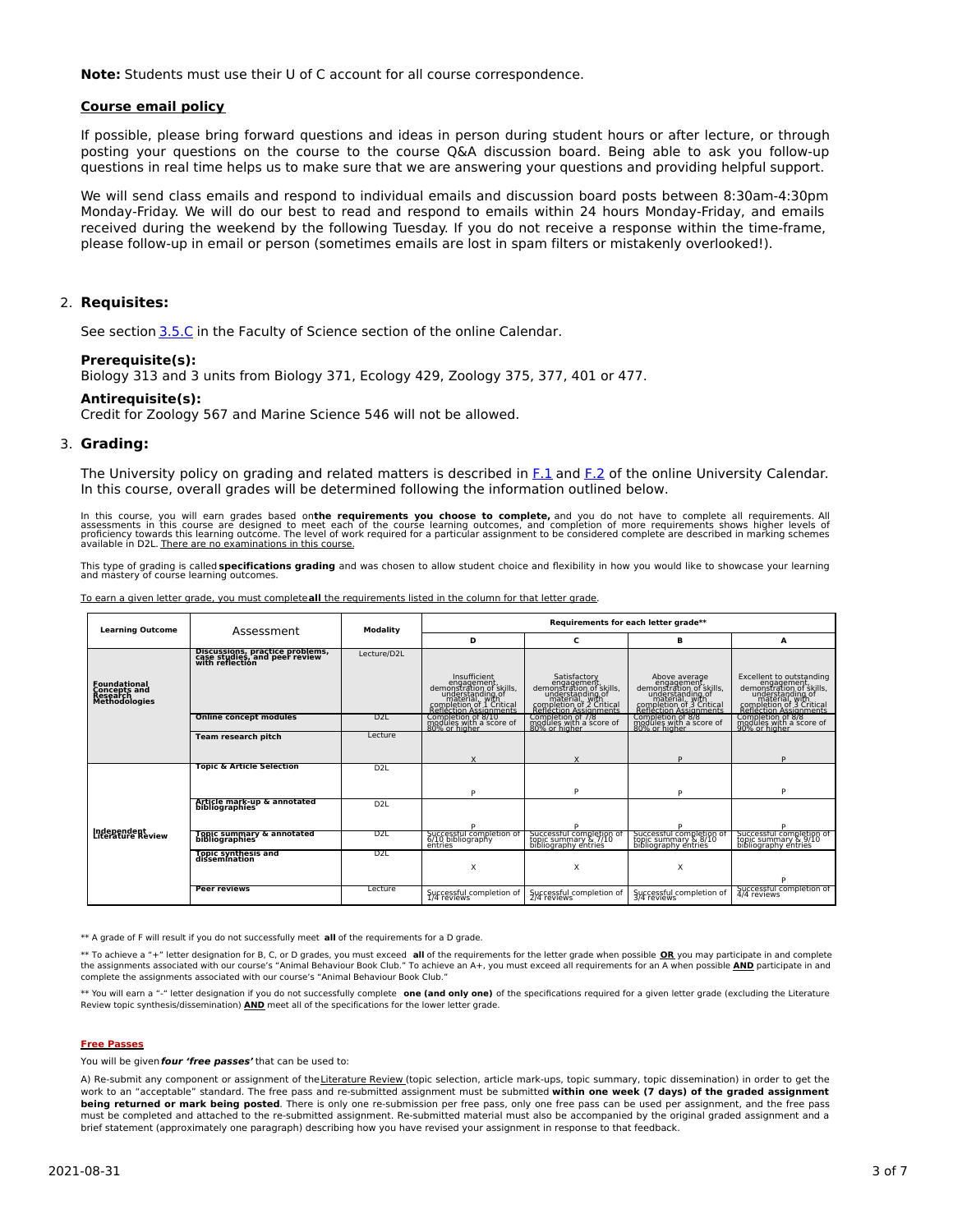B) Hand-in any assignment EXCEPT PEER REVIEWS AND SUBMISSIONS FOR PEER REVIEW **up to 48 hours AFTER the due date**, without penalty. If a submission for peer review is submitted late, you will not receive peer review for that assignment. Free passes are **not** transferable.

The University of Calgary offers a [flexible](https://www.ucalgary.ca/pubs/calendar/current/f-1-3.html) grade option, Credit Granted (CG) to support student's breadth of learning and student wellness. Faculty units may have additional requirements or restrictions for the use of the CG grade at the faculty, degree or program level. To see the full list of Faculty of Science courses where CG is not eligible, please visit the following website: [https://science.ucalgary.ca/current-students/undergraduate/program](https://science.ucalgary.ca/current-students/undergraduate/program-advising/flexible-grading-option-cg-grade)advising/flexible-grading-option-cg-grade

## 4. **Missed Components Of Term Work:**

The university has suspended the requirement for students to provide evidence for absences. Please do not attend medical clinics for medical notes or Commissioners for Oaths for statutory declarations.

In the event that a student legitimately fails to submit any online assessment on time (e.g. due to illness etc...), please contact the course coordinator, or the course instructor if this course does not have a coordinator to arrange for a re-adjustment of a submission date. Absences not reported within 48 hours will not be accommodated. If an excused absence is approved, one possible arrangement is that the percentage weight of the legitimately missed assignment could also be pro-rated among the components of the course. This option is at the discretion of the coordinator and may not be a viable option based on the design of this course.

### 5. **Scheduled Out-of-Class Activities:**

There are no scheduled out of class activities for this course.

### 6. **Course Materials:**

In order to successfully engage in their learning experiences at the University of Calgary, students taking online, remote and blended courses are required to have reliable access to the following technology:

- A computer with a supported operating system, as well as the latest security, and malware updates;
- A current and updated web browser;
- Webcam/Camera (built-in or external);
- Microphone and speaker (built-in or external), or headset with microphone;
- Current antivirus and/or firewall software enabled;
- Stable internet connection.

For more information please refer to the UofC [ELearning](https://elearn.ucalgary.ca/technology-requirements-for-students) online website.

## 7. **Examination Policy:**

You are welcome to use your lecture notes, textbook, and information you individually look-up when answering the quiz questions. You are encouraged to review and study with classmates, but you are to answer the questions and submit your quiz individually.

Students should also read the Calendar, **[Section](http://www.ucalgary.ca/pubs/calendar/current/g.html) G**, on Examinations.

## 8. **Approved Mandatory And Optional Course Supplemental Fees:**

There are no mandatory or optional course supplemental fees for this course.

### 9. **Writing Across The Curriculum Statement:**

For all components of the course, in any written work, the quality of the student's writing (language, spelling, grammar, presentation etc.) can be a factor in the evaluation of the work. See also Section [E.2](http://www.ucalgary.ca/pubs/calendar/current/e-2.html) of the University Calendar.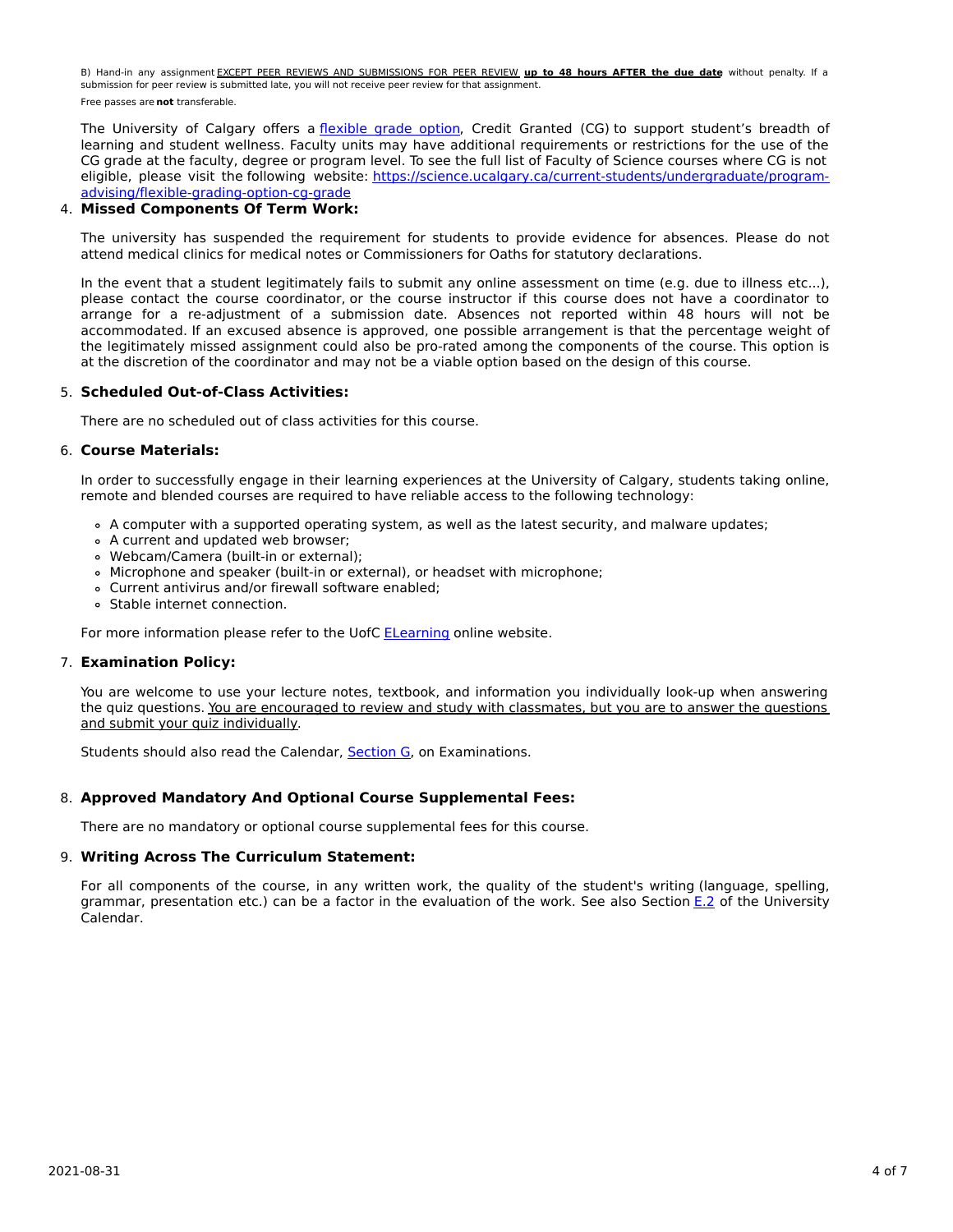## 10. **Human & Living Organism Studies Statements:**

Students will not participate as subjects or researchers in human studies.

See also [Section](http://www.ucalgary.ca/pubs/calendar/current/e-5.html) E.5 of the University Calendar.

**STUDIES IN THE BIOLOGICAL SCIENCES INVOLVE THE USE OF LIVING AND DEAD ORGANISMS.** Students taking laboratory and field-based courses in these disciplines can expect involvement with and experimentation on such materials. Students perform dissections on dead or preserved organisms in some courses. In particular courses, students experiment on living organisms, their tissues, cells, or molecules. Sometimes field work requires students to collect a variety of living materials by many methods, including humane trapping.

All work on humans and other animals conforms to the Helsinki Declaration and to the regulations of the Canadian Council on Animal Care. The Department strives for the highest ethical standards consistent with stewardship of the environment for organisms whose use is not governed by statutory authority. Individuals contemplating taking courses or majoring in one of the fields of study offered by the Department of Biological Sciences should ensure that they have fully considered these issues before enrolling. Students are advised to discuss any concern they might have with the Undergraduate Program Director of the Department.

Students are expected to be familiar with **[Section](http://www.ucalgary.ca/pubs/calendar/current/sc-4-1.html) SC.4.1** of the University Calendar.

## 11. **Reappraisal Of Grades:**

A student wishing a reappraisal, should first attempt to review the graded work with the Course coordinator/instructor or department offering the course. Students with sufficient academic grounds may request a reappraisal. Non-academic grounds are not relevant for grade reappraisals. Students should be aware that the grade being reappraised may be raised, lowered or remain the same. See [Section](http://www.ucalgary.ca/pubs/calendar/current/i-3.html) I.3 of the University Calendar.

- a. **Term Work:** The student should present their rationale as effectively and as fully as possible to the Course coordinator/instructor within **ten business days** of either being notified about the mark, or of the item's return to the class. If the student is not satisfied with the outcome, the student shall submit the Reappraisal of Graded Term work form to the department in which the course is offered within 2 business days of receiving the decision from the instructor. The Department will arrange for a reappraisal of the work within the next ten business days. The reappraisal will only be considered if the student provides a detailed rationale that outlines where and for what reason an error is suspected. See sections  $1.1$  and  $1.2$  of the University Calendar
- b. **Final Exam:**The student shall submit the request to Enrolment Services. See [Section](http://www.ucalgary.ca/pubs/calendar/current/i-3.html) I.3 of the University Calendar.

## 12. **Other Important Information For Students:**

- a. **Mental Health** The University of Calgary recognizes the pivotal role that student mental health plays in physical health, social connectedness and academic success, and aspires to create a caring and supportive campus community where individuals can freely talk about mental health and receive supports when needed. We encourage you to explore the mental health resources available throughout the university community, such as counselling, self-help resources, peer support or skills-building available through the SU Wellness Centre (Room 370, MacEwan Student Centre, Mental Health [Services](https://www.ucalgary.ca/wellnesscentre/services/mental-health-services) Website) and the Campus Mental Health Strategy website [\(Mental](http://www.ucalgary.ca/mentalhealth) Health).
- b. **SU Wellness Services:** For more information, see [www.ucalgary.ca/wellnesscentre](http://www.ucalgary.ca/wellnesscentre) or call [403-210-9355.](tel:4032109355)
- c. **Sexual Violence:** The Sexual Violence Support Advocate, Carla Bertsch, can provide confidential support and information regarding sexual violence to all members of the university community. Carla can be reached by email (sysa@ucalgary.ca) or phone at [403-220-2208](tel:4032202208). The complete University of Calgary policy on sexual violence can be viewed at [\(https://www.ucalgary.ca/legal-services/sites/default/files/teams/1/Policies-Sexual](https://www.ucalgary.ca/legal-services/sites/default/files/teams/1/Policies-Sexual-and-Gender-Based-Violence-Policy.pdf)and-Gender-Based-Violence-Policy.pdf)
- d. **Misconduct:** Academic integrity is the foundation of the development and acquisition of knowledge and is based on values of honesty, trust, responsibility, and respect. We expect members of our community to act with integrity. Research integrity, ethics, and principles of conduct are key to academic integrity. Members of our campus community are required to abide by our institutional Code of [Conduct](https://www.ucalgary.ca/legal-services/sites/default/files/teams/1/Policies-Code-of-Conduct.pdf) and promote academic integrity in upholding the University of Calgary's reputation of excellence. Some examples of academic misconduct include but are not limited to: posting course material to online platforms or file sharing without the course instructor's consent; submitting or presenting work as if it were the student's own work; submitting or presenting work in one course which has also been submitted in another course without the instructor's permission; borrowing experimental values from others without the instructor's approval; falsification/fabrication of experimental values in a report. Please read the following to inform yourself more on academic integrity: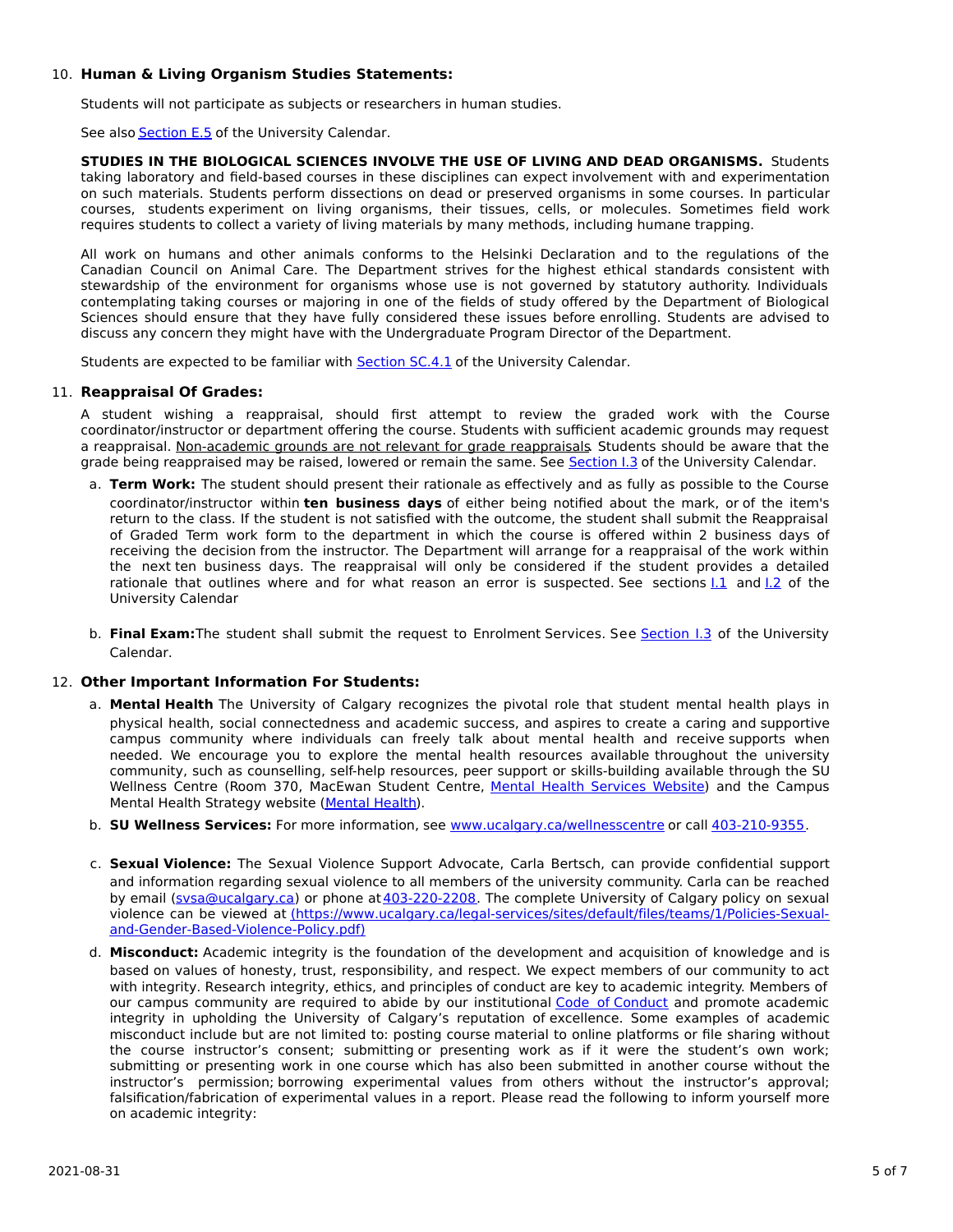Student [Handbook](https://www.ucalgary.ca/live-uc-ucalgary-site/sites/default/files/teams/9/AI-Student-handbook-1.pdf) on Academic Integrity Student Academic Misconduct [Policy](https://www.ucalgary.ca/legal-services/sites/default/files/teams/1/Policies-Student-Academic-Misconduct-Policy.pdf) and [Procedure](https://www.ucalgary.ca/legal-services/sites/default/files/teams/1/Policies-Student-Academic-Misconduct-Procedure.pdf) [Research](https://www.ucalgary.ca/legal-services/sites/default/files/teams/1/Policies-Research-Integrity-Policy.pdf) Integrity Policy

Additional information is available on theStudent Success Centre [Academic](https://ucalgary.ca/student-services/student-success/learning/academic-integrity) Integrity page

### e. **Academic Accommodation Policy:**

It is the student's responsibility to request academic accommodations according to the University policies and procedures listed below. The student accommodation policy can be found at: <https://www.ucalgary.ca/legal-services/sites/default/files/teams/1/Policies-Student-Accommodation-Policy.pdf>

Students needing an accommodation because of a disability or medical condition should communicate this need to Student Accessibility Services in accordance with the Procedure for Accommodations for Students with Disabilities: [https://www.ucalgary.ca/legal-services/sites/default/files/teams/1/Policies-Accommodation](https://www.ucalgary.ca/legal-services/sites/default/files/teams/1/Policies-Accommodation-for-Students-with-Disabilities-Procedure.pdf)for-Students-with-Disabilities-Procedure.pdf.

Students needing an accommodation in relation to their coursework or to fulfil requirements for a graduate degree, based on a Protected Ground other than Disability, should communicate this need, by filling out the Request for Academic [Accommodation](https://science.ucalgary.ca/sites/default/files/teams/1/request-accommodation-academic-courses.pdf) Form and sending it to Lisa Gieg by emai[llmgieg@ucalgary.ca](mailto:lmgieg@ucalgary.ca) preferably 10 business days before the due date of an assessment or scheduled absence.

- f. **Freedom of Information and Privacy:** This course is conducted in accordance with the Freedom of Information and Protection of Privacy Act (FOIPP). Students should identify themselves on all written work by placing their name on the front page and their ID number on each subsequent page. For more information, see Legal [Services](https://www.ucalgary.ca/legal-services/access-information-privacy) website.
- g. **Student Union Information:** VP [Academic](http://www.su.ucalgary.ca/contact), Phone: [403-220-3911](tel:4032203911) Email: [suvpaca@ucalgary.ca](mailto:suvpaca@ucalgary.ca). SU Faculty Rep., Phone: [403-220-3913](tel:4032203913) Email: [sciencerep@su.ucalgary.ca](mailto:sciencerep@su.ucalgary.ca). Student [Ombudsman](https://www.ucalgary.ca/ombuds/), Email: [ombuds@ucalgary.ca](mailto:%20ombuds@ucalgary.ca).
- h. **Surveys:** At the University of Calgary, feedback through the Universal Student Ratings of Instruction [\(USRI](http://www.ucalgary.ca/usri)) survey and the Faculty of Science Teaching Feedback form provides valuable information to help with evaluating instruction, enhancing learning and teaching, and selecting courses. Your responses make a difference - please participate in these surveys.
- i. **Copyright of Course Materials:** All course materials (including those posted on the course D2L site, a course website, or used in any teaching activity such as (but not limited to) examinations, quizzes, assignments, laboratory manuals, lecture slides or lecture materials and other course notes) are protected by law. These materials are for the sole use of students registered in this course and must not be redistributed. Sharing these materials with anyone else would be a breach of the terms and conditions governing student access to D2L, as well as a violation of the copyright in these materials, and may be pursued as a case of student academic or [non-academic](https://www.ucalgary.ca/conduct/policy/non-academic-misconduct-policy) misconduct, in addition to any other remedies available at law.

### **Course Outcomes:**

- Distinguish between proximate and ultimate explanations for behaviour.
- Describe how genetic differences among individuals and species and in the environments in which they develop interact to produce differences in behaviour characteristic of adult animals
- Compare the rigidity and flexibility of behaviour in different species and conditions under which each might be evolutionarily advantageous
- Describe sensory modalities of significance in perception of the environment and communication in a variety of animals, including their role in courtship, predation and its avoidance, navigation and migration and how these differ from humans
- Explain the use of comparative phylogenetic techniques to examine the evolution of behaviours
- Observe the behaviour of selected animals in the field and explain techniques used to quantify these behaviours
- Describe the variation in, and the factors underlying, the mating systems of animals
- Compare social behaviour in different animals with special reference to the caste-based complex societies of insects and the evolution of altruism